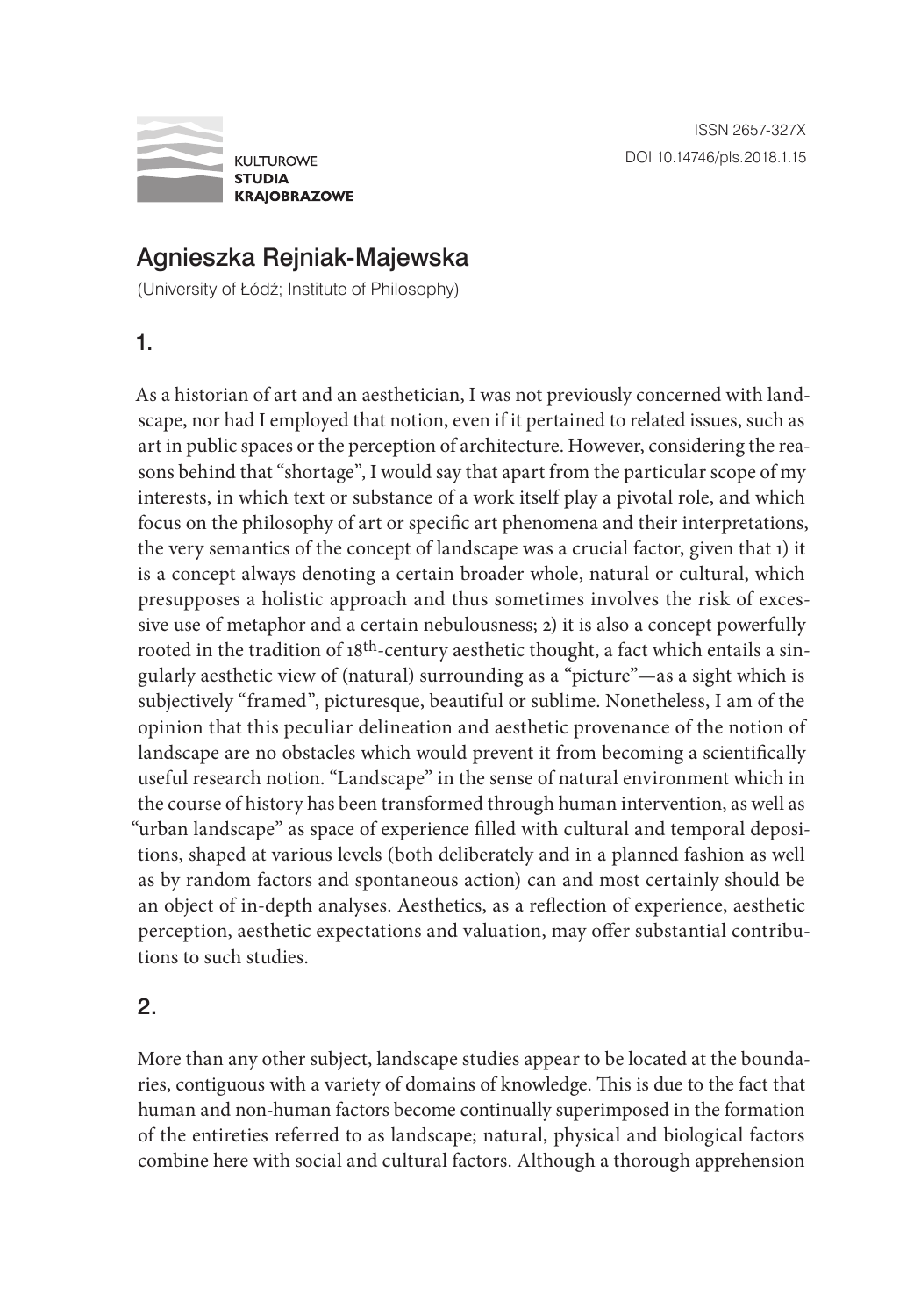of that nexus requires a revision of certain notions and approaches which are typical of the humanities (admittedly, a number of such re-valuations have already been announced and effected, including the recognition of the "agency of things", the postulates of new materialism etc.) the viewpoint of the latter should remain a key aspect of studies concerned with landscape. First of all, this is because a perspective embracing the relationship between the naturally and artificially formed environment and the human recipient is essentially inscribed in the concept of landscape. Secondly, the shape and transformations of landscape (including natural landscapes) is always the upshot of historical, social, and technological circumstances; a landscape remains a singular "cultural text" to be read (and where the expertise of a historian, archaeologist, historical sociologist and ethnologist may prove advantageous).The third reason is that the surrounding space (landscape) exerts a mental effect on us; it forms habits, favours (or discourages) human aspirations for a "better life". The humanities, including aesthetics, possess the conceptual instruments to investigate social conceptions and preferences regarding the quality of landscape, to determine how local communities perceive and attribute value to their surroundings, how varied interference with the existing landscape is received. Here, the role that the humanities may play goes beyond the description of reality, as their task is to develop awareness of one's spatial milieu, its aesthetic aspects and the complex, multi-layered structure associated with it. The humanities have no doubt that privilege of being able to enrich our perception of landscape with historical and cultural comprehension of its manifold inner stratification (with both explicit and concealed layers), with reflection on the aesthetic and cultural motives behind particular ways of shaping the landscape. In consequence, one is made sensitive to what is culturally valuable and worth sustaining in landscape itself (and not only individual "features").

## 3.

In line with the above, I believe that landscape studies requires an interdisciplinary approach; this is also where the promise and at the same time the difficulties lie, since individual disciplines often define "the same" object differently. Constructing a comprehensive conception of landscape—because only this kind of conception is truly efficacious—demands cooperation and exchange between the social sciences and the humanities, as well as competence in technical sciences relating to spatial planning and disciplines studying natural processes and determinants which intertwine with human activity. For instance, it would be highly advisable to integrate knowledge yielded by natural inquiry (biology, botany) with historical, ethnographic or archaeological research with respect to the culture of cultivation which developed in a given geographical area (a combination which incidentally already functions as ethnobotany). Similar collaborations might be